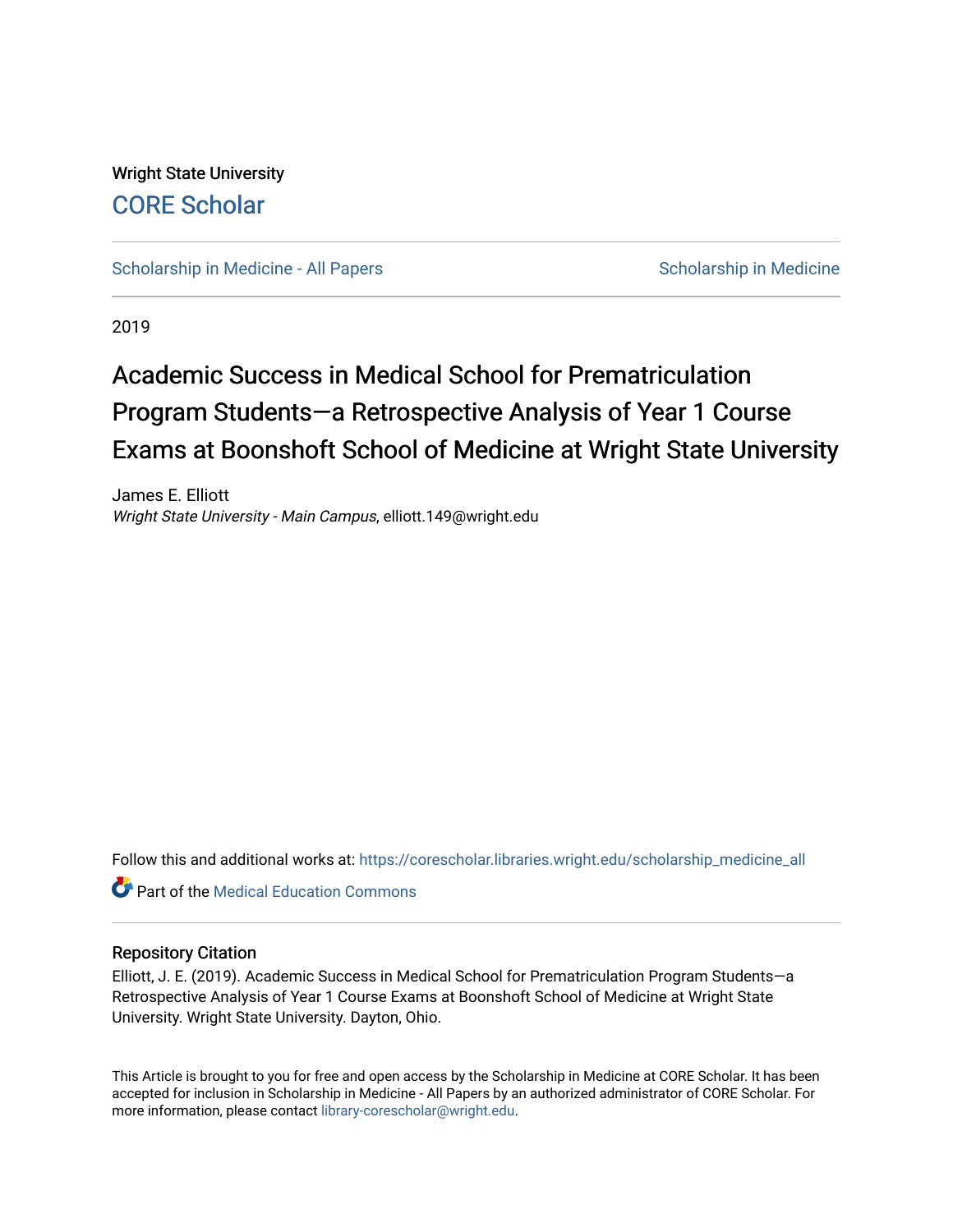#### **Academic success in medical school for prematriculation program students—A retrospective analysis of year 1 course exams at Boonshoft School of Medicine at Wright State University**

### Abstract

As medical schools are striving to enroll the most diverse candidates to their schools, the medical schools have developed enriching prematriculation programs to their diverse candidates to ensure that all students are prepared for the first year of medical school. The prematriculation programs attempt to build in academic content with study techniques to help students become confident in their learning in the first weeks of school but also in the last months of their first year when they can still employ various study tools learned in the summer from the prematriculation program. However, with the implementation of these programs, there is scant evidence to support the need for these programs and justification of allocating funds towards these programs. Analyzing the success of those who attended prematriculation programs is imperative to understanding the impact of these programs and can help in decision making of expanding these programs and altering the curriculum if needed.

A data set from the two consecutive years of prematriculation program, Class of 2021 and 2022, from Boonshoft School of Medicine at Wright State University (BSOMWSU) was used to determine the effectiveness of the program by measuring academic success of those who attended the program on midcourse exams and course final exams compared to those who qualified to attend the program but did not attend as well as those who did not qualify. To test this hypothesis, we used the individual exam scores from the respective three groups and used analysis of covariance test. SPSS was used to carry out descriptive and analytic statistics<sup>1</sup>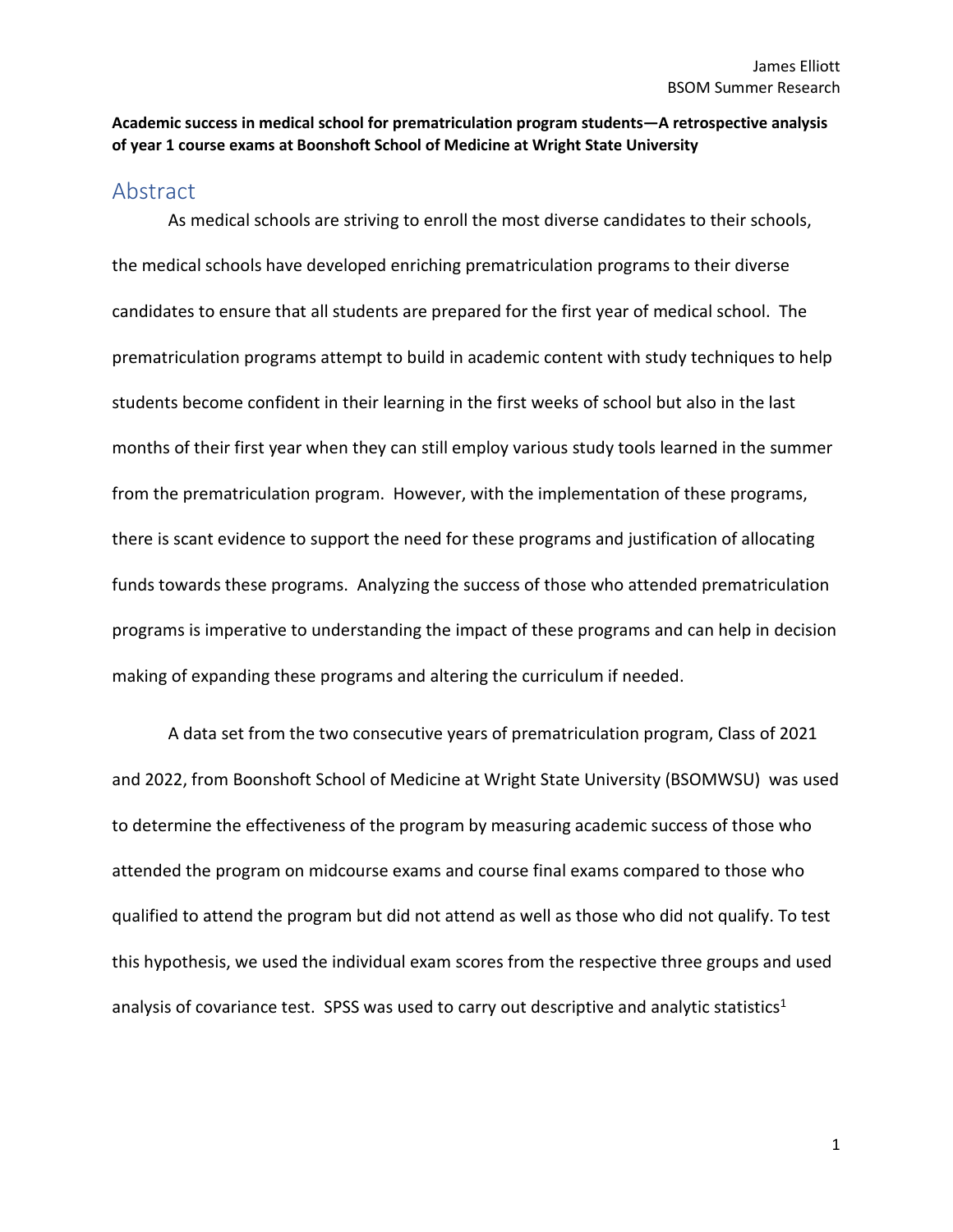Analysis showed those who did not qualify for the program scored higher on all Year1 exams. Additionally, those who qualified and enrolled in the prematriculation program scored lower on all Year 1 course exams than their counterparts the program. These results may suggest that the prematriculation program is ineffective in any one of various ways. Since the program is still in its infancy with new curricula, the results may indicate that curricula may need better alignment to the school year curricula or instructors may need to go through more training on how to better approach this demographic of students and teaching the content. While the program does not appear to demonstrate an academic boost to these students, there may be social and emotional benefits to attending these programs that can be apart of a future study.

## Background

Medical schools' first-year curricula are notorious for overwhelming students with copious amounts of academic content and new vocabulary as well as social-emotional pressures of limited time with friends and families and new college settings. The increasing demands on students to perform due to the insurmountable amount of loans taken out, at a mean debt of \$196,520 and 3% increase from the Class of 2017 to the Class of 2018 and a 284% increase from 1995 to 2018  $^{2,3}$  as well as schools' pressures to increase medical rankings; prematriculation programs have sought to bridge the gap from undergraduate programs or other work careers into medical school to help ensure student success and near 100% graduation and residency match rates for universities.

With over 41 of 83 responding U.S. medical schools having a prematriculation program since 1994<sup>4</sup>, there is a wide variation in the curricula of the program, the target population for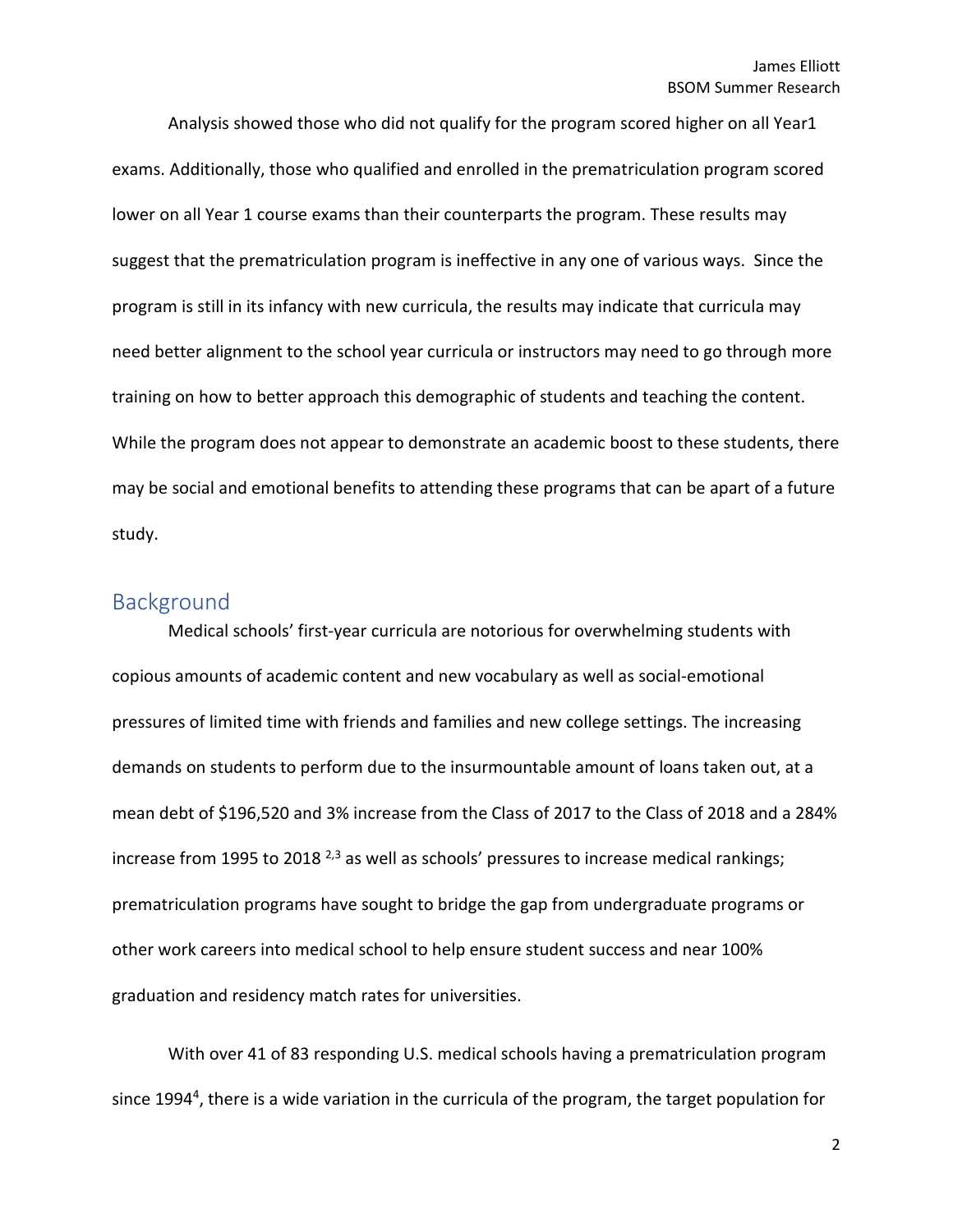the program and the pedagogy used to teach the students. While ultimately every program's purpose is to retain and successfully graduate all students through medical school, there has been little evaluation of the students after they have matriculated into medical school. There is both a university responsibility for program effectiveness evaluation as well as a fiscal responsibility on part of the medical schools to ensure that the prematriculation programs are successful academically and social-emotionally for the enrolled students.

Prior studies have looked at mainly at online prematriculation courses<sup>5</sup> due to financial restrictions where the content is provided openly to any enrolled student to look at and use the academic content to their discretion and measured their performance on the first-year science courses<sup>6</sup>. The study analyzed those who accessed the online content to those who did not, and the program showed "significantly higher exam scores in early basic science courses"6, however, the study failed to control for selection bias. There may have been other factors associated with those who accessed the online material and those who scored better on the year-one exams, mainly academic motivation. Others studied an online prematriculation course and its successfulness independent of medical school performance, assessing students by pre and post-tests which examined student's ability to perform in both cooperative and selfdirected learning, how to use the internet as part of studying and project management skills among other skills<sup>7</sup>. However, the prematriculation program's success was determined without evaluation of student success **within** medical school and only in the prematriculation program7. Perhaps the most robust study to date studied the University of California, San Diego's Core Topics in Biomedical Sciences (CTBS) prematriculation program, a 7-week course on-campus, which showed that "overall performance…correlated significantly with Year 1 performance and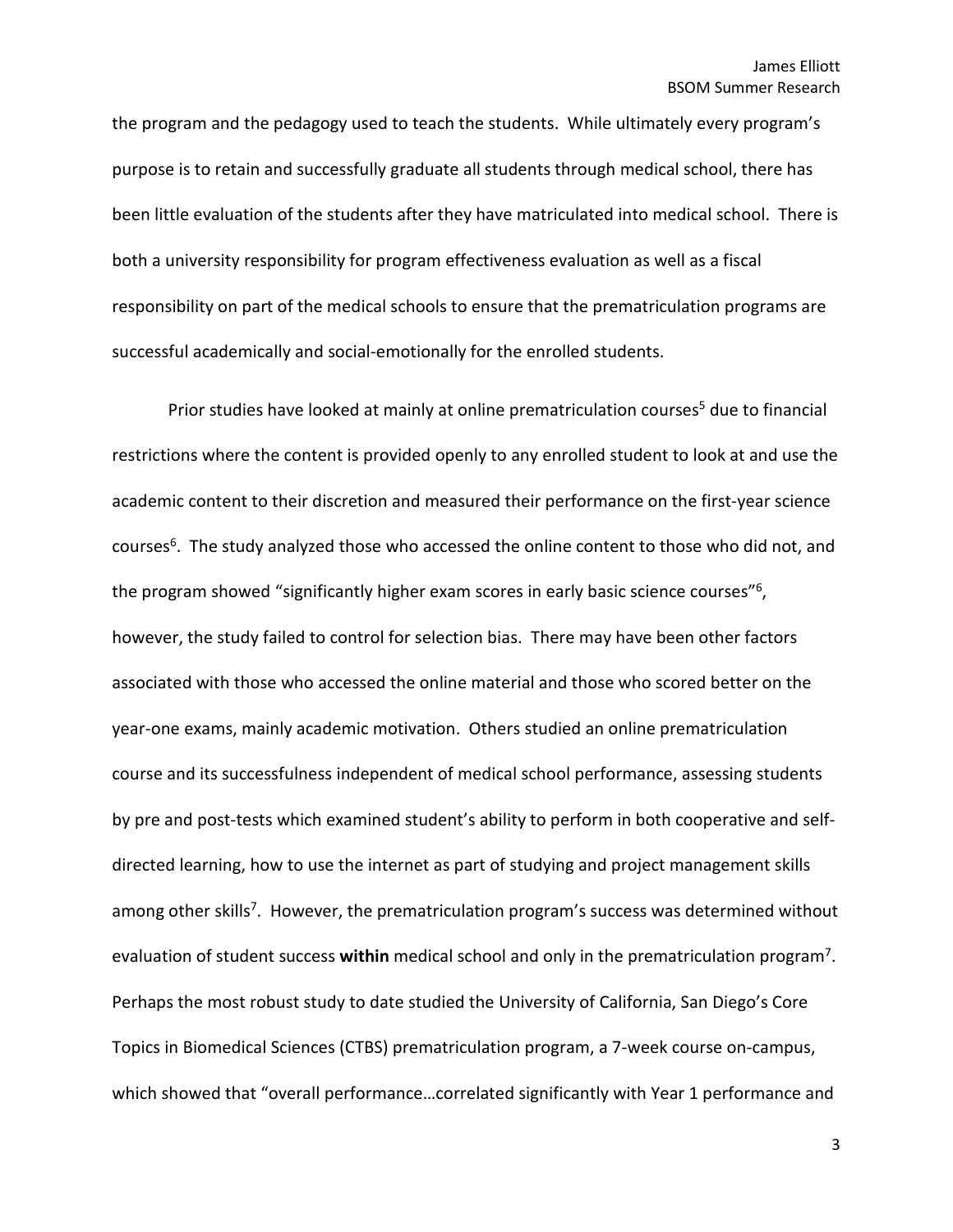was found to be a strong indicator of Year 1 performance"<sup>8</sup>. They were able to show that the material taught in the program was directly linked to an improved exam score compared to the average student. Yet, there was no analyzing of cohorts within the school, so it was again hard to compare groups that were evenly distributed<sup>8</sup>.

The Boonshoft School of Medicine at Wright State University (BSOMWSU) hosts a four week optional prematriculation program open to all enrolling students with a targeted focus on students who are career changer, who have been out of school for more than one year, who come from a disadvantaged background, who are underrepresented in medicine or have a nonscience undergraduate major of which some of these variables have been correlated with "suboptimal outcomes"9. Over the course of four weeks, students are taught selected material in biochemistry that directly relates to their Origins course, physiology that corresponds to Staying Alive as well as clinical medicine skills. Overlaying each of these academic content areas, the instructors, whom are rising second-year medical students teach them how to study for each type of material, note-taking skills, and test-taking strategies. In addition, part of the hidden curriculum is to help the students build relationships with each other, second year students and the faculty and administration to facilitate a smooth transition once school begins. Unlike many programs, this program is an on-campus program by which students learn the content first at home through assigned readings and then again in a classroom through a series of twenty to twenty-five mock exam questions that simulate their school year exams through a pedagogy called peer instruction. The students will take two exams; biochemistry and physiology respectively, and a final exam at the end of the four weeks. The students' academic successes within the program are not recorded or used for any purpose during the school year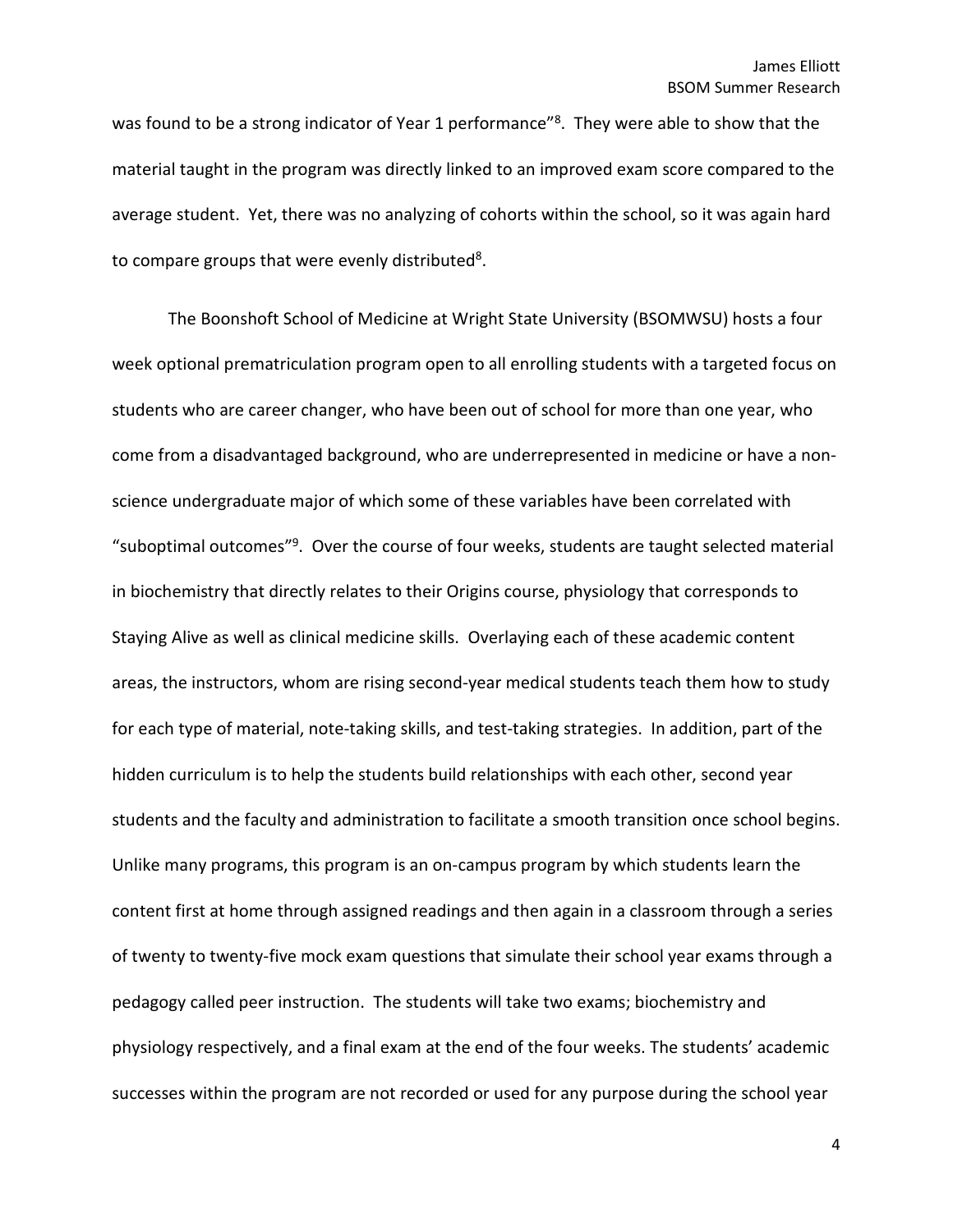This study will analyze the effectiveness of the prematriculation program for two cohorts of Class of 2021 and 2022 in relationship to students' academic success on Year 1 exams by comparing students who qualified based on one of the five aforementioned criteria and enrolled in the program to two other populations; students who qualified for the program and did not attend and students who did not qualify for the program. The study will measure academic success by using mid-course and final exam grades

## **Methods**

#### **Study Design: Retrospective Study**

This retrospective study on the effectiveness of the prematriculation program of the classes of 2021 and 2022 at BSOMWSU and was conducted using data collected from the Association of American Medical Colleges medical student application, secondary application from BSOMWSU, mid-course exam scores from Origins 1 and 2 and a combined final exam and final exams from Human Architecture, Host and Defense and Staying Alive. The students' data were deidentified and the data were held by Adrienne Stolfi, assistant professor at BSOMWSU. Institutional Review Board reviewed this research was determined to be exempt.

#### **Study Population: BSOMWSU Class of 2022, 2023**

The study was conducted at the Boonshoft School of Medicine at Wright State University, a mid-western US medical school. The data analyzed were from the class of 2021 and 2022 medical students. Medical students who did not complete the first-year medical. The resulting analytic sample included 233 students.

#### **Exposure: prematriculation program**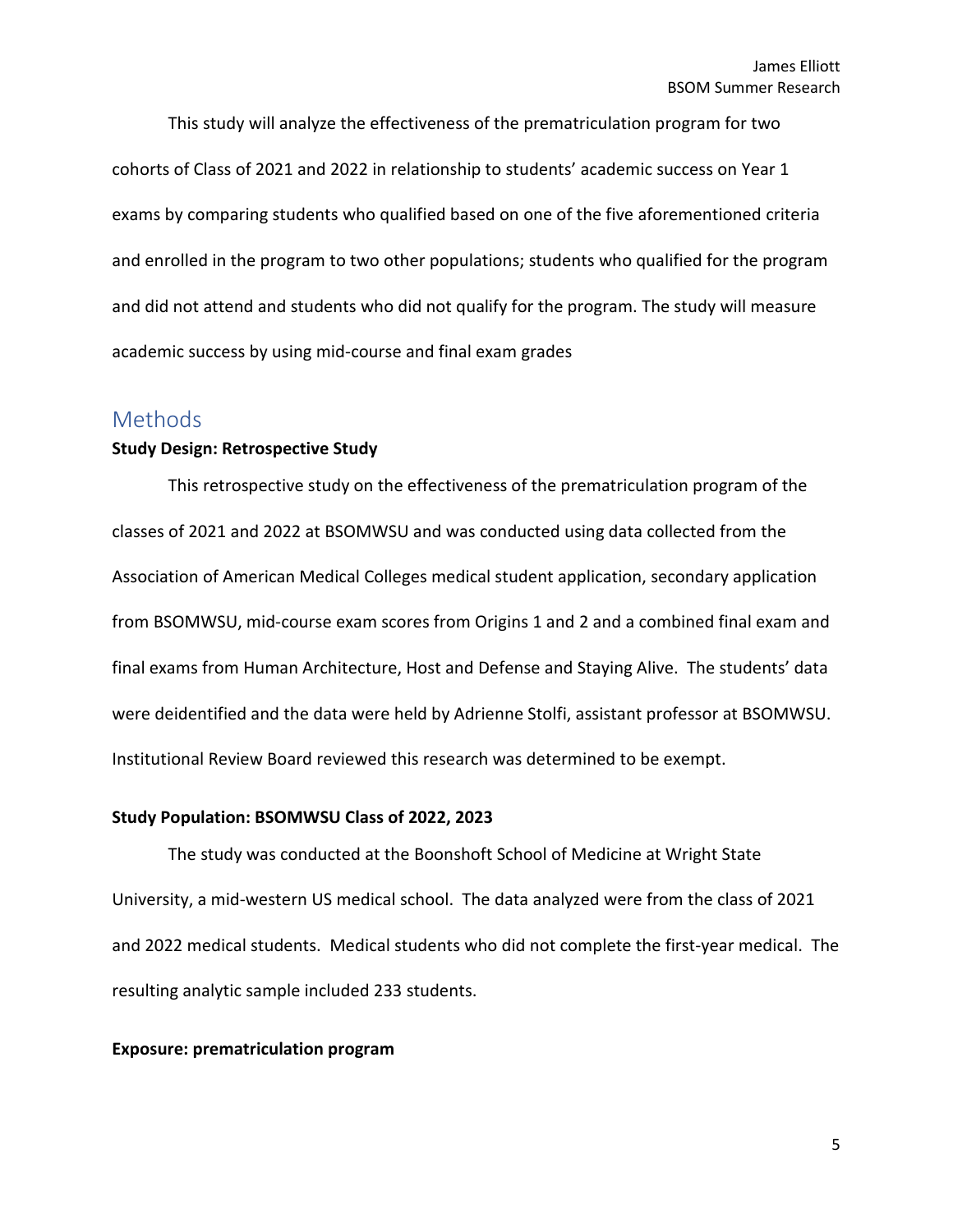Students who enrolled in the prematriculation program and completed the four-week program for either the matriculating year of 2017-2018 or 2018-2019 school year. Students qualified for the prematriculation by meeting one of the following five criteria 1) students with a non-science undergraduate major, 2) those who have been out of school for a substantial period defined by three or more years since undergraduate degree, 3) students who are changing professions, however, since it was hard to determine intent of career, substantial out of school time will serve as a proxy, 4) students who have educational backgrounds that put them at a disadvantage, 5) members of groups underrepresented in medicine. All data for exposures were self-reported on either AMCAS primary application or BSOMWSU secondary application. Students were stratified into three categories; those who qualified for the prematriculation program AND attended the program, those who qualified but DID NOT attend the program, those who did not qualify for the program. Those who did not complete or participate in all four-weeks of the program were excluded from the analysis.

### **Outcome: Scores of Origins 1 and 2 Multiple Choice Quizzes (MCQ) 1-3, Origins 1/2 Final, Human Architecture Final Exam, Host and Defense Final Exam, Staying Alive Final**

The primary outcome is the raw, unscaled individual scores of Year 1 medical school exams including the following: Origins 1 and 2 MCQ 1-3, Origins 1/2 Final, and final exams for Human Architecture, Host and Defense and Staying Alive (See Appendix A for course descriptions). If students had to retake the exam, only the first score was used in the analysis.

#### **Covariates**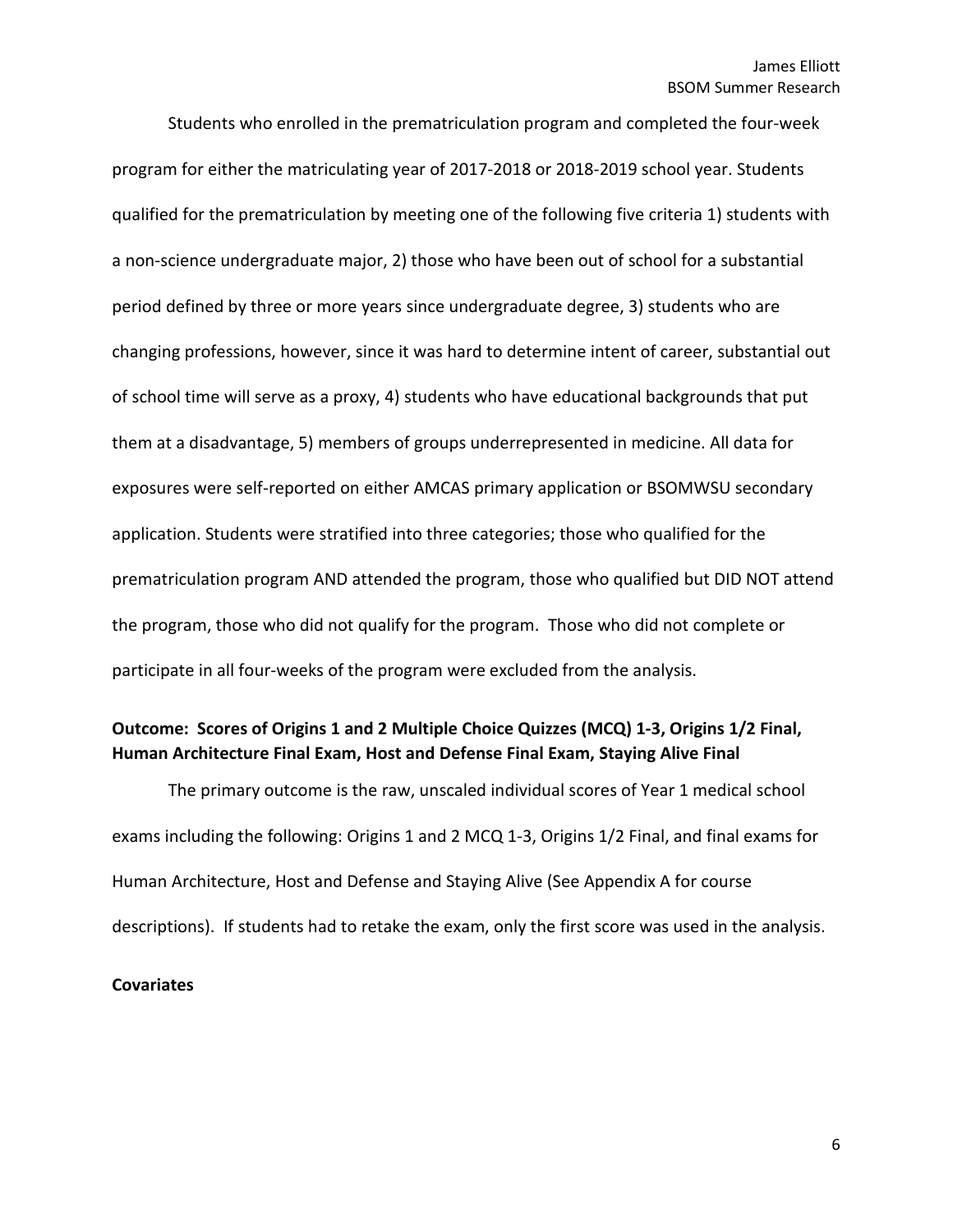Covariates included in the analysis were age at matriculation into medical school and MCAT percentile scores. Note that raw scores for MCAT were not used due to scores transitioning from a score out of 45 to 528.

#### **Analysis Plan**

Descriptive characteristics of participants in each category were compared using chisquare tests for categorical variables and presented in Table 1. We used a one-way ANOVA test to determine if there were statistical differences between the means of the three categories of students for each of the exam scores. We tested for confounding with MCAT scores by running a one-way ANOVA test to see if there was statistical difference between the three categories of students as well as ran a linear regression between MCAT scores and exam scores to check if there was any correlation. It was determined that MCAT scores were in fact a confounder and therefore it was controlled for during analysis. Missing data on outcome variables was not a factor since all students enrolled must complete each courses' exam to complete the first year of medical school. However, one student does not have complete exam data due to leaving the school prior to the end of the school year. The student's scores for the portion of the year that they were enrolled will be included in the data analysis. If a student had any missing data on the five criteria for enrolling in the prematriculation program, it was assumed to be a nonqualifying answer. This was not a major factor in the analysis since students needed just one qualifying answer (of five) to qualify for the prematriculation program. SPSS was used to carry out descriptive and analytic statistics<sup>1</sup>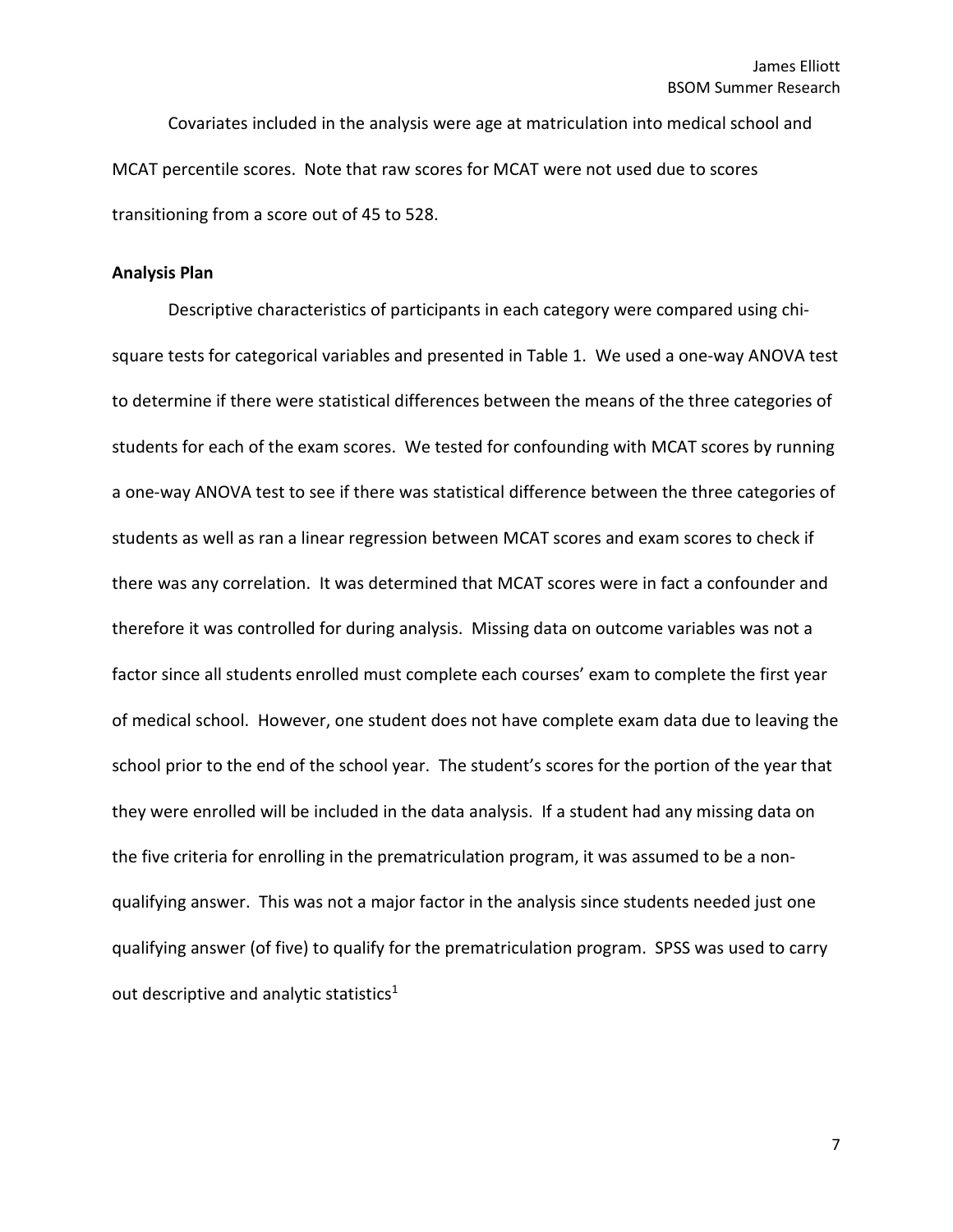## **Results**

During the study of two years of BSOMWSU's Class of 2021 and 2022, 233 students were analyzed. Descriptive characteristics of the study population are displayed in Table 1 by qualification and enrollment in the prematriculation program. The criteria to qualify for the prematriculation program are outlined in Table 2. Students who are underrepresented in medicine was the most frequent qualifier for students but was not the main driver for attending the program. Students with non-science degrees or who self-reported having an educational background that put them at a disadvantage were more likely to attend the program. Overall, those who did not qualify for the program scored higher on all Y1 exams. Additionally, those who qualified and enrolled in the prematriculation program scored lower on all Year 1 course exams than their counterparts as shown in Table 3. However, there was only a statistical difference on four of the ten exams. Students who qualified and enrolled scored lower with statistical significance compared to those who did not qualify on Origins 1 MCQ2 (67.6% vs 77.8%, p=0.015), Origins 2 MCQ2 (70.8% vs 80.8%, p<0.001), Host and Defense exam (71.7% vs 75.3%, p=0.001) as well as scoring lower with statistical significance compared to those who did qualify and did not attend on Human Architecture practical exam (74.0% vs 82.9%, p=0.006). All analysis of mean comparisons controlled for age and MCAT percentile.

## **Discussion**

The prematriculation program at the Boonshoft School of Medicine at Wright State University is a significant four week time commitment for incoming students and in order to understand its impact and value to the student and school, academic success of these students must be measured in comparison to those who did not attend. This study found that of the ten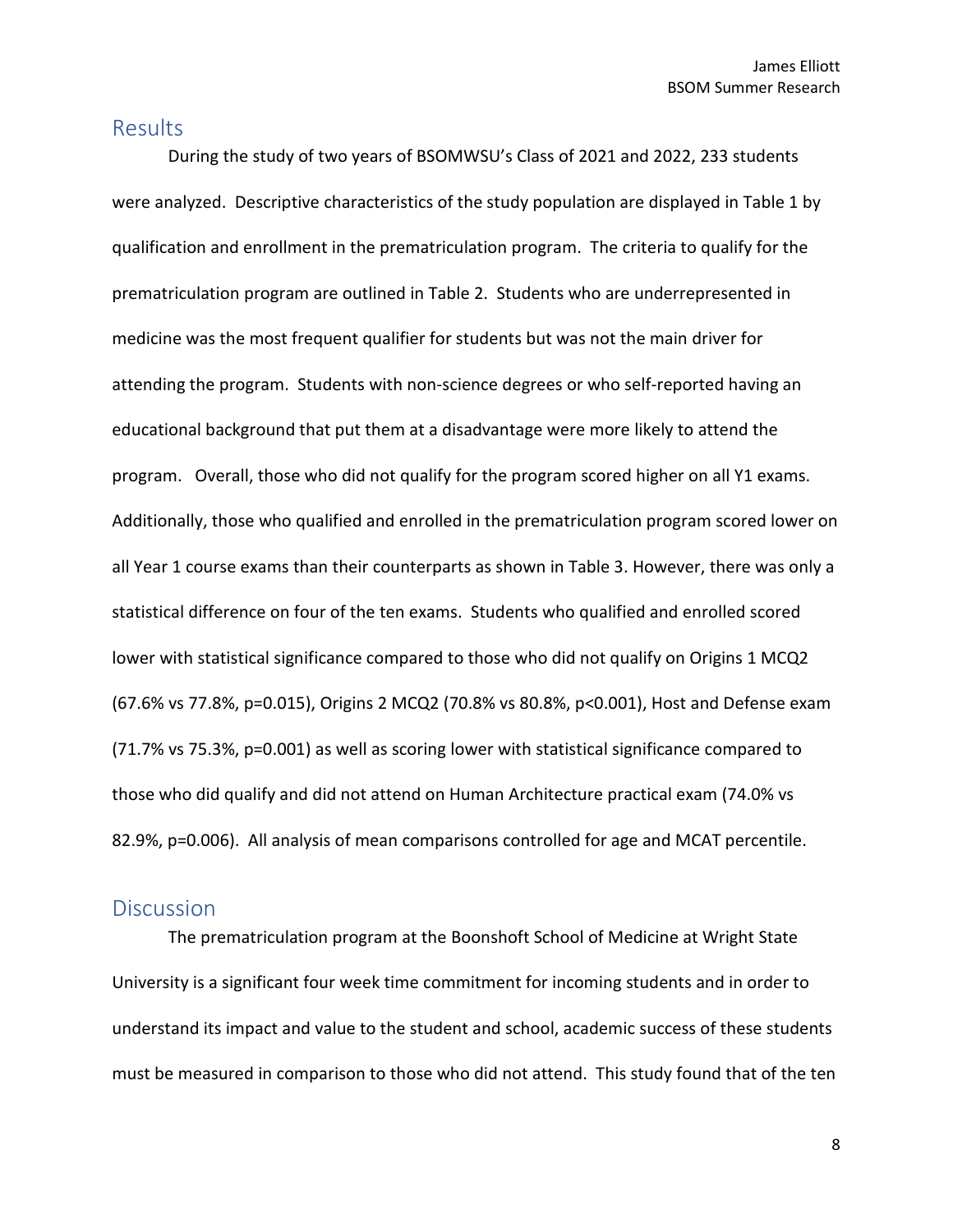Year 1 exams analyzed, only three showed statistical differences between those who qualified and attended compared to those who did not qualify and one exam between those who qualified and attended and those who qualified but did not attend. Contrary to my hypothesis, I found that participants in the program scored lower on the exams compared to their counterparts. This result appears to be in direct contrast to other schools' prematriculation programs<sup>8</sup>. While the three lower scores against those who do not qualify may attest to the inability of four weeks of a program to equalize the academic success, it is of concern that there was a statistically lower score compared to the group who qualified and did not attend as well as showing a non-statistical trend of averaging the lowest on all exams analyzed. While it is not statistically different, it is still a trend worth noting as shown in Figure 1.

What could possibly be explaining these results? First, it should be noted that this is a small data set with only two years of new curricula. Therefore, because it is only in its second year as a revised program, there is still room for more curricula development. While the first two years consisted mainly of a biochemistry focused prematriculation program, it would be expected to see an early bump in the scores during Origins 1 course exams yet those who attended the program are still underperforming. Additionally, there may be a social component that is creating negative synergistic effect once the school year begins. If those who attended the program form a strong social relationship that leads to study groups during the school year, they may not be receiving the same study benefits of studying with those who are more academically successful. Conversely, which still leads to the same exclusivity, there may be a lingering social stigma for those who attended the program and therefore others may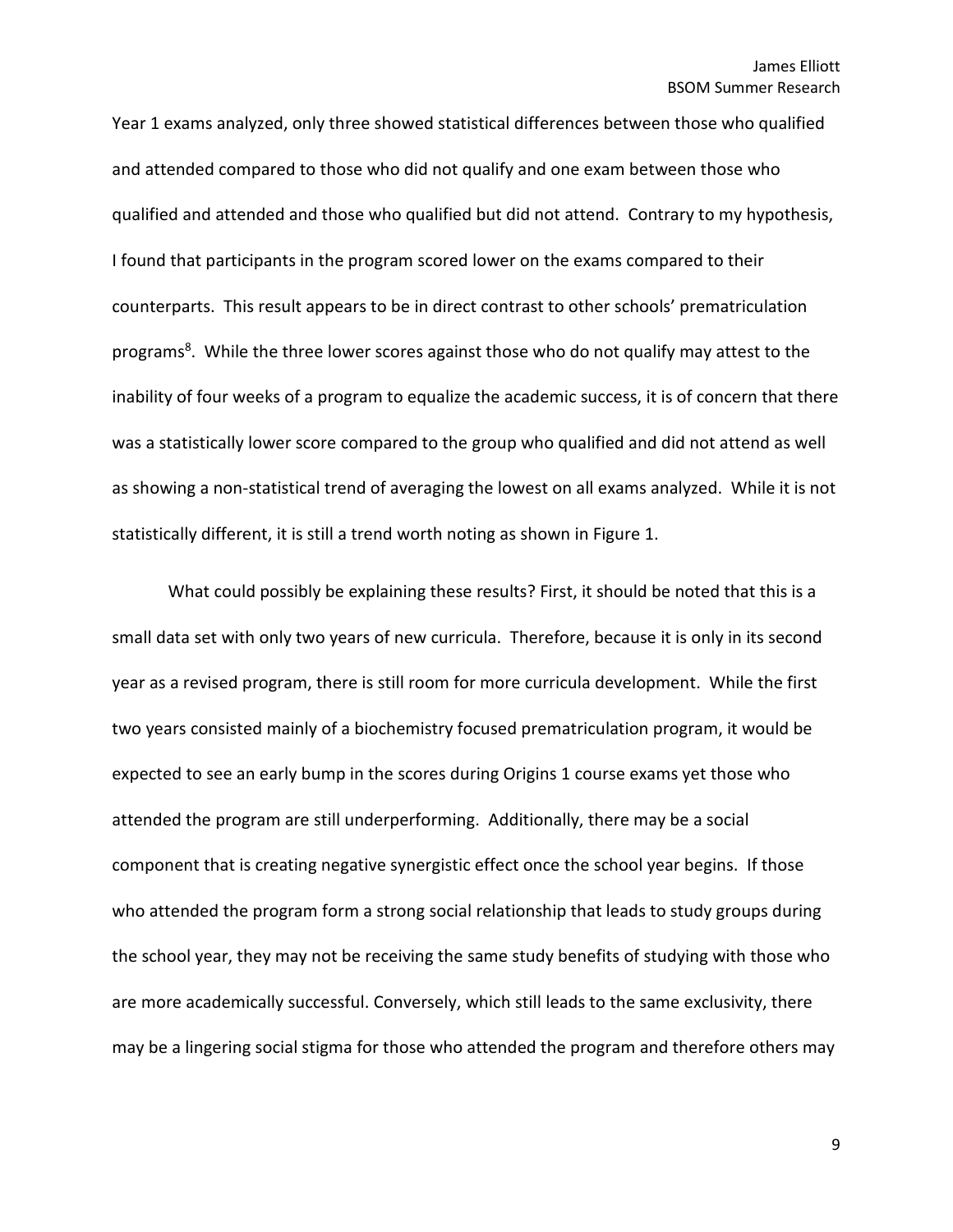not want to study with them. Lastly, there could be some unknown qualifier that is playing a much larger role in academic success that the school is not targeting.

While the program is not demonstrating academic success as desired by showing similar mean scores to the two comparison groups, there may be an unmeasured social and mental success tied to the program. Students have four additional weeks to familiarize themselves with the school, the textbooks, the administration, their colleagues and the area surrounding the campus. These unmeasured variables would be of great interest in further studies with the prematriculation program.

## Limitations

Future studies should include a larger data set with more years of prematriculation program. Unfortunately, since the new curriculum was only two years old, the data set was limited and presented small cell sizes making the use of Fisher's Exact Test necessary. Additionally, identifying students who were "career changers" was difficult since there was not a direct question on either application to identify them, but rather a multitude questions that had to be synthesized together. However, the students' intent of shifting careers or improving their resume for medical school applications was hard to determine; therefore, a proxy variable of years since undergraduate degree was used. Furthermore, all variables on demographics and qualifiers for the prematriculation program were self-reported which may result in reporting errors although it is not believed that the reporting bias skewed answers in a particular direction.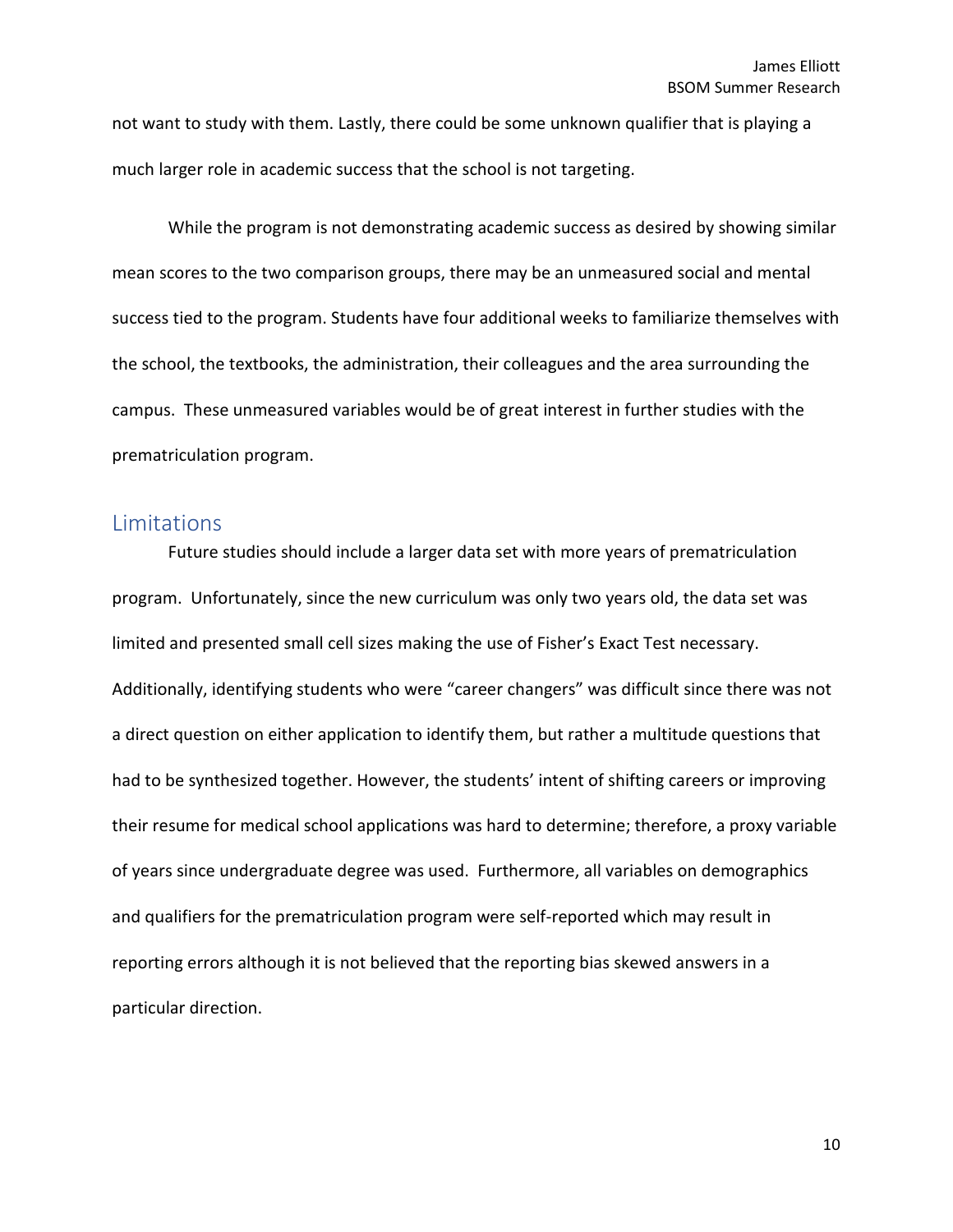## **Strengths**

This is the first study done on Boonshoft School of Medicine at Wright State University's prematriculation program and may serve as a foundation for revised curricula designing and target population for the program. Additionally, by using two comparison groups, the study was able to measure effectiveness against a comparable group based on demographic responses (those who qualified but did not attend) and against a non-comparable group who historically score higher on exams which provided a measurable target for ideal success of the program.

## **Conclusion**

The prematriculation program at the Boonshoft School of Medicine at Wright State University may serve the students beyond academic material, including both social and emotional relief. Medical school can be difficult or students beyond grappling with the academic material and programs such as these may provide early social networks and relieve students by exposing them to tough material in a very low stakes setting. To increase academic success of prematriculation program students, there may be a need for extended days and hours to the program as well as curricula revisions.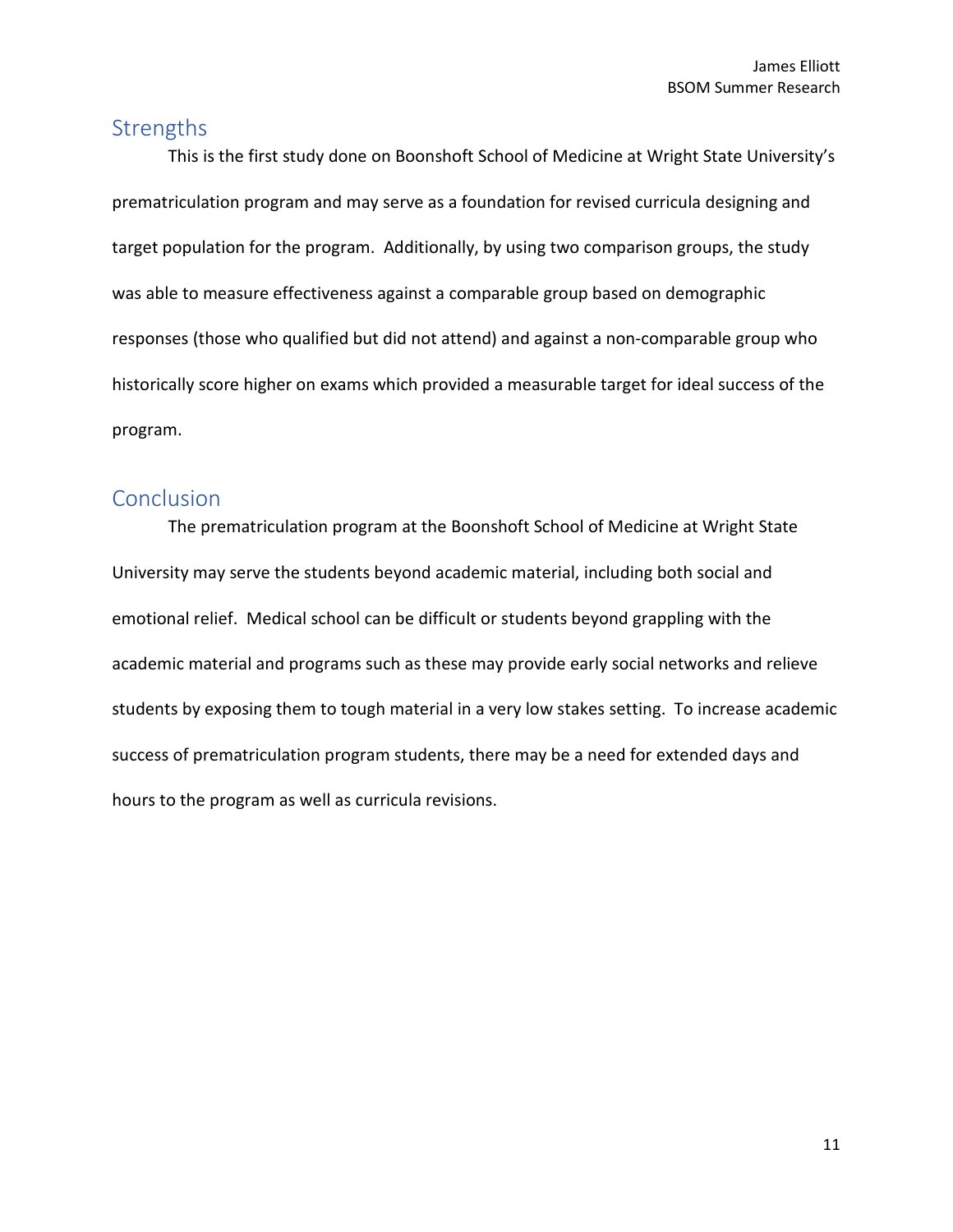## Tables and Figures

|                                                                             |                   | Class of 2021 and 2021 prematriculation program |                           |                        |         |
|-----------------------------------------------------------------------------|-------------------|-------------------------------------------------|---------------------------|------------------------|---------|
|                                                                             | Total             | Did not qualify                                 | Qualified, did not attend | Qualified and attended |         |
|                                                                             | $n = 233^{\circ}$ | $n = 141$                                       | $n = 68$                  | $n = 24$               | p-value |
| Age, mean (SD)                                                              | 24.4(3.0)         | 23.2(1.1)                                       | 26.2(4.4)                 | 25.9(2.6)              | < 0.001 |
| Race $*$ n $(\%)$                                                           |                   |                                                 |                           |                        | < 0.001 |
| White                                                                       | 142               | 111 (78.2)                                      | 23(16.2)                  | 9(6.3)                 |         |
| <b>Black</b>                                                                | 28                | 0(0)                                            | 15(53.6)                  | 13 (46.4)              |         |
| Asian/Indian                                                                | 34                | 25(73.5)                                        | 7(20.6)                   | 1(2.9)                 |         |
| Biracial/other                                                              | 19                | 0(0)                                            | 18 (94.7)                 | 1(5.3)                 |         |
| Sex $n$ $%$                                                                 |                   |                                                 |                           |                        | 0.51    |
| Female                                                                      | 130               | 76 (58.5)                                       | 38 (29.2)                 | 16(12.3)               |         |
| Male                                                                        | 103               | 65(63.1)                                        | 28(27.2)                  | 9(8.7)                 |         |
| Graduate                                                                    | 38                | 17(44.7)                                        | 14 (36.8)                 | 7(18.4)                | 0.06    |
| Degree n (%)                                                                |                   |                                                 |                           |                        |         |
| <b>MCAT Percentile</b>                                                      | 69.2              | 74.1                                            | 64.0                      | 54.6                   | < 0.001 |
| ^n=233, one person was removed who did not qualify but attended the program |                   |                                                 |                           |                        |         |
| $*n=224$                                                                    |                   |                                                 |                           |                        |         |

#### Table 1. Demographics of the Class of 2021 and 2022

### Table 2. Criteria to qualify for prematriculation program

| $\frac{1}{2}$                                                                |       |                |               |  |
|------------------------------------------------------------------------------|-------|----------------|---------------|--|
| Qualifications for prematriculation program                                  |       |                |               |  |
|                                                                              | Total | Qualified, did | Qualified and |  |
|                                                                              |       | not attend     | attended      |  |
|                                                                              | n     | $n(\%)$        | $n(\%)$       |  |
| Students with a non-science undergraduate<br>major                           | 14    | 8(57.1)        | 6(42.9)       |  |
| Those who have been out of school for a<br>substantial period                | 39    | 28 (71.8)      | 11 (28.2)     |  |
| Students who are changing professions**                                      |       |                |               |  |
| Students who have educational backgrounds<br>that put them at a disadvantage | 37    | 23(62.2)       | 14 (37.8)     |  |
| Members of groups underrepresented in<br>medicine                            | 47    | 33 (70.2)      | 14 (29.8)     |  |
| ** out of school for substantial period served as proxy                      |       |                |               |  |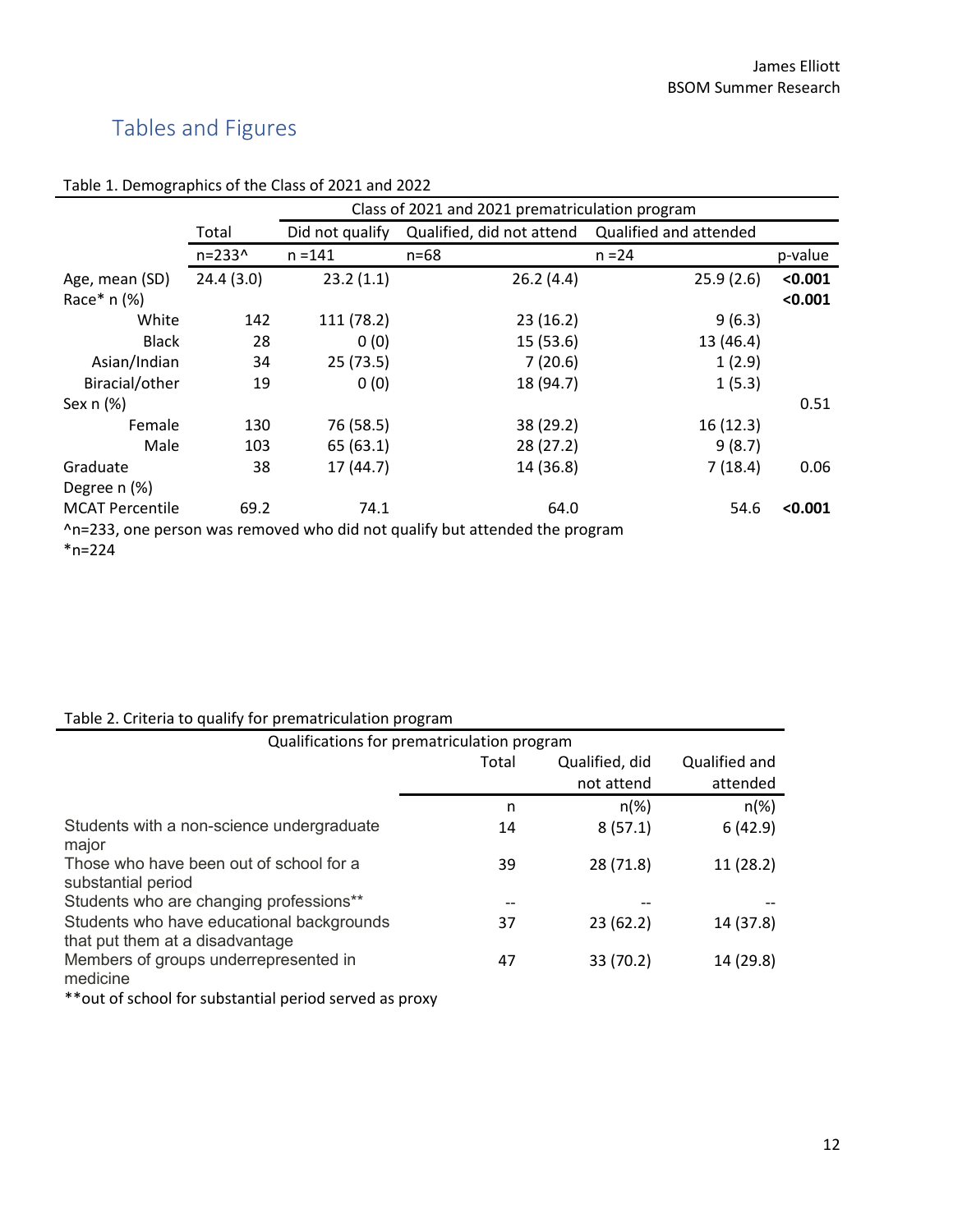|                   | Class of 2021 and 2021 Prematriculation Program |                 |                    |             |
|-------------------|-------------------------------------------------|-----------------|--------------------|-------------|
| Total             | Did not qualify                                 | Qualified, did  | Qualified and      |             |
|                   |                                                 | not attend      | attended           |             |
| $n = 233^{\circ}$ | $n = 141$                                       | $n = 68$        | $n = 24$           | p-value     |
| $\mu$ (SD)        | $\mu$ (SD)                                      | $\mu$ (SD)      | $\mu$ (SD)         |             |
| 83.5(7.2)         | 84.8(6.8)                                       | 82.4(7.4)       | 79.5 (7.2)         | 0.472       |
| 75.0 (10.7)       | 77.8 (9.2)                                      | 71.9(11.7)      | $67.6(10.3)^1$     | 1: 0.015    |
| 84.4 (8.4)        | 86.2(7.8)                                       | 82.6(8.7)       | 79.3 (8.4)         | 0.073       |
| 82.7(9.3)         | 83.5(9.1)                                       | 82.5(9.6)       | 78.6 (9.1)         | 0.568       |
| 78.0 (9.7)        | 80.8(8.6)                                       | $74.7^{1}(9.0)$ | $70.8^{1*}$ (11.4) | 1: < 0.001  |
|                   |                                                 |                 |                    | $1*: 0.002$ |
| 76.8 (10.1)       | 78.0 (9.9)                                      | 76.7 (10.2)     | 70.6(9.7)          | 0.222       |
| 81.4(7.7)         | 82.5(7.3)                                       | 81.2(7.6)       | 75.8(7.7)          | 0.107       |
| 82.5 (11.5)       | 83.8 (10.6)                                     | 82.9 (10.6)     | $74.0^2(15.8)$     | 2: 0.006    |
|                   |                                                 |                 |                    |             |
| 80.3(11.2)        | 82.7 (10.2)                                     | 78.1 (11.3)     | $71.7^{1}(11.0)$   | 1: 0.001    |
| 73.7 (9.2)        | 75.3(8.7)                                       | 71.7(9.5)       | 69.9(9.6)          | 0.127       |
|                   |                                                 |                 |                    |             |

Table 3. Prematriculation program compared to other groups by exam scores (Controlled for MCAT and AGE)

 $1$ : statistically significant difference as compared to "Did not qualify"

 $2$ : statistically significant difference as compared to "Qualified and did not attend"

#### Table 4. Prematriculation Program Qualifiers and Academic Outcomes

|                                             |             | Class of 2021 and 2021 Prematriculation Program |                        |               |                  |
|---------------------------------------------|-------------|-------------------------------------------------|------------------------|---------------|------------------|
|                                             | Total       | Non-Science                                     | Out of school/changing | Disadvantaged | Underrepresented |
|                                             |             | Degree                                          | professions            | background    | in Medicine      |
|                                             | $\mu$ (SD)  | $\mu$ (SD)                                      | $\mu$ (SD)             | $\mu$ (SD)    | $\mu$ (SD)       |
| 01 MCQ1                                     | 83.5(7.2)   | 82.6(7.8)                                       | 81.0(7.1)              | 78.7 (7.9)    | 79.8 (7.9)       |
| 01 MCQ2                                     | 75.0 (10.7) | 70.7 (13.0)                                     | 70.1 (12.6)            | 68.1 (9.9)    | 69.8 (11.7)      |
| O1 MCQ3                                     | 84.4 (8.4)  | 81.0(8.8)                                       | 81.9(8.7)              | 79.6 (9.3)    | 80.7(8.7)        |
| 02 MCQ1                                     | 82.7(9.3)   | 82.4 (9.3)                                      | 80.0(9.6)              | 77.5 (10.2)   | 81.0 (9.4)       |
| O <sub>2</sub> MC <sub>Q</sub> <sub>2</sub> | 78.0 (9.7)  | 71.4 (11.2)                                     | 73.4 (9.6)             | 72.2 (10.4)   | 72.7(9.2)        |
| O <sub>2</sub> MCQ <sub>3</sub>             | 76.8 (10.1) | 77.6 (9.8)                                      | 74.4 (10.7)            | 72.9 (10.5)   | 72.3 (10.1)      |
| O1/2 Final                                  | 81.4(7.7)   | 79.2 (8.3)                                      | 79.3 (8.0)             | 76.6 (8.6)    | 78.3 (8.4)       |
| <b>HA Practical</b>                         | 82.5(11.5)  | 79.4 (12.7)                                     |                        |               |                  |
| Exam                                        |             |                                                 | 81.1(13.1)             | 77.1 (13.7)   | 79.3 (12.5)      |
| <b>HD Final</b>                             | 80.3(11.2)  | 73.7 (12.3)                                     | 74.7 (11.3)            | 75.3 (11.6)   | 75.4 (11.3)      |
| <b>SA Final</b>                             | 73.7 (9.2)  | 70.9 (8.9)                                      | 70.7 (9.1)             | 72.0 (9.6)    | 69.4 (8.8)       |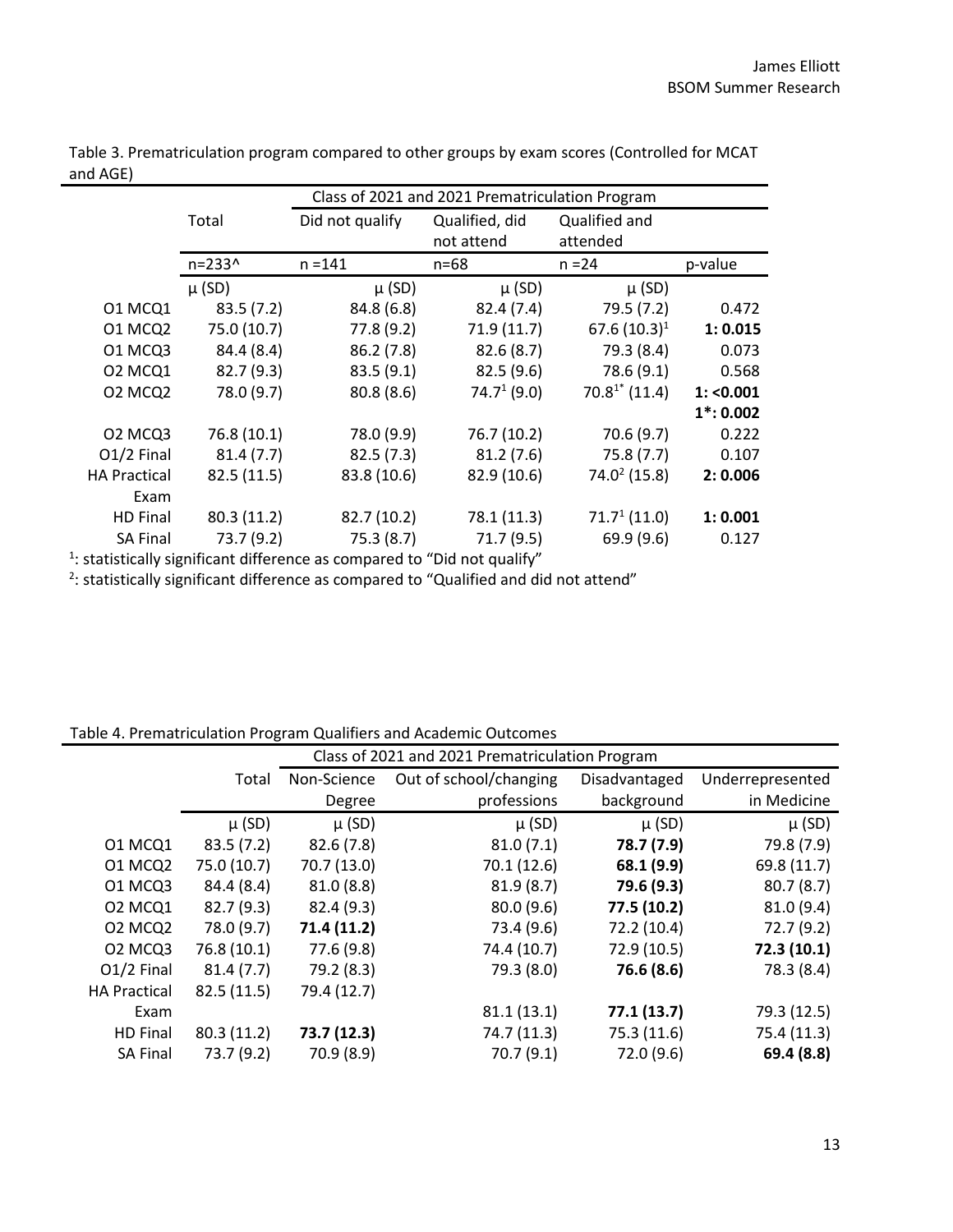

Figure 1. Mean score of Y1 exams by prematriculation program qualifications and enrollment

## References

- 1. IBM Corp. Released 2017. IBM SPSS Statistics for Windows, Version 25.0. Armonk, NY: IBM Corp
- 2. Kassebaum DG, Szenas PL, Schuchert MK. On rising medical student debt: in for a penny, in for a pound. *Acad Med*. 1996.
- 3. Debt E. October 2018 Medical Student Education : Debt , Costs , and Loan Repayment Fact Card Class of 2018. 2019;038(October 2018).
- 4. Shields PH. A survey and analysis of student academic support programs in medical schools focus: underrepresented minority students. *J Natl Med Assoc*. 1994.
- 5. Stoddard HA, Pamies RJ, Carver DS, Todd GL. Developing an online prematriculation orientation program and its relation to student performance in the first class taken in medical school. *Teach Learn Med*. 2008. doi:10.1080/10401330802384227
- 6. Wilson WA, Henry MK, Ewing G, et al. A prematriculation intervention to improve the adjustment of students to medical school. *Teach Learn Med*. 2011. doi:10.1080/10401334.2011.586923
- 7. Battistella M, Kaufman D, Anderson MB. An online summer course for prematriculation medical students. *Acad Med*. 2001. doi:10.1097/00001888-200105000-00026
- 8. Schneid SD, Apperson A, Laiken N, Mandel J, Kelly CJ, Brandl K. A summer prematriculation program to help students succeed in medical school. *Adv Heal Sci Educ*. 2018. doi:10.1007/s10459-017-9808-8
- 9. Andriole DA, Jeffe DB. Prematriculation variables associated with suboptimal outcomes for the 1994-1999 cohort of US medical school matriculants. *JAMA - J Am Med Assoc*. 2010. doi:10.1001/jama.2010.1321